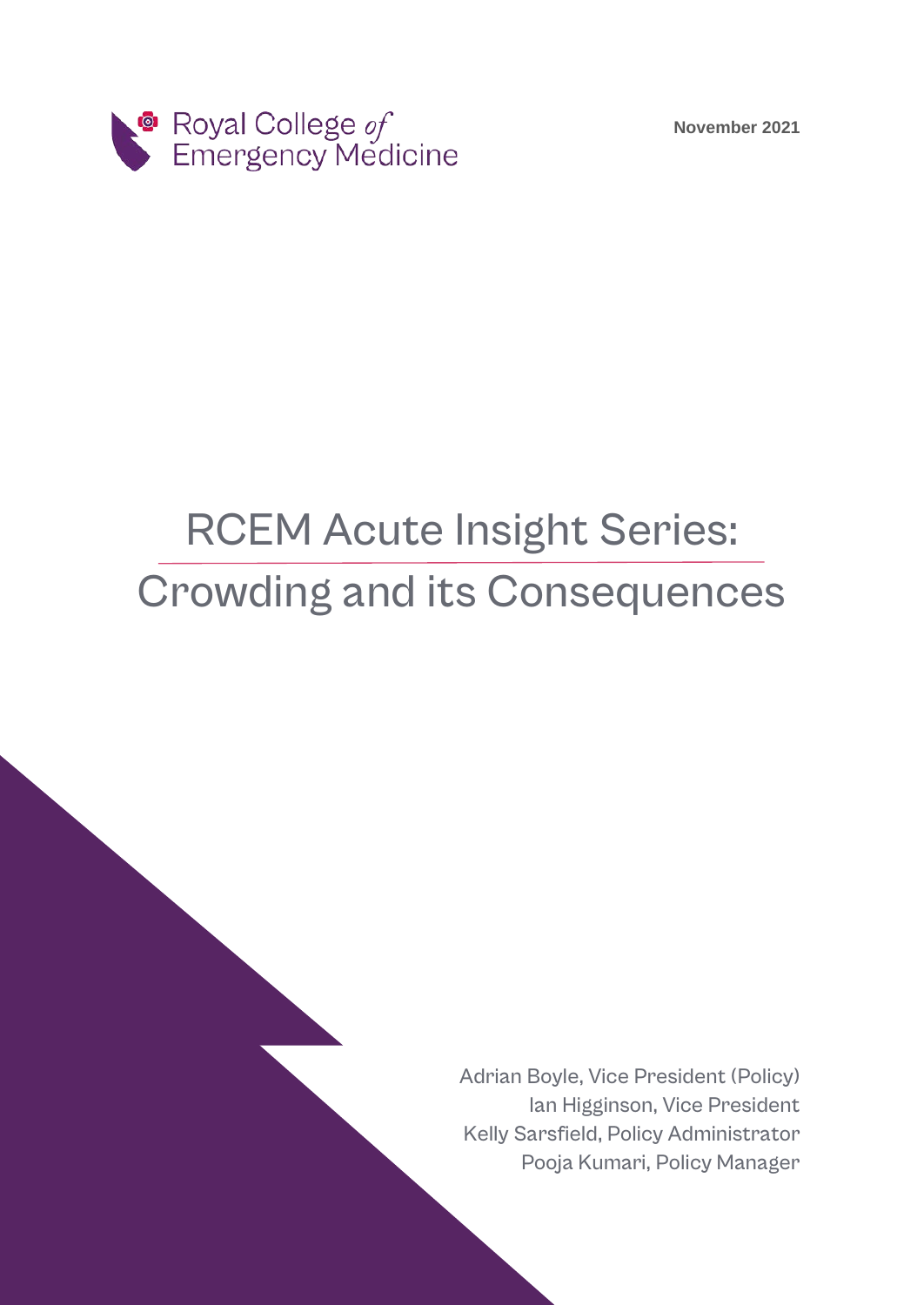#### **Introduction**

Emergency Department (ED) crowding is a major threat to public health and represents a serious policy challenge that must be urgently tackled. Although it is present in health systems across the globe, it has worsened significantly in recent years in the UK due to the severe mismatch between demand and capacity in the NHS. Increasing patient demand coupled with high hospital bed occupancy has resulted in exit block - the key reason for crowded EDs. This results in long waits to be seen, breakdown of departmental processes, patients waiting or being treated in non-designated clinical areas such as corridors, and delayed ambulance offloads.

The Royal College of Emergency Medicine has campaigned for many years on this important issue<sup>[1](#page-1-0)</sup> and have always made it clear that crowding is dangerous. It is undignified and inhumane for patients who are left waiting for treatment in precarious circumstances. Crowding is associated with increased mortality and increased hospital length of stay. As well as impairing the efficiency of hospitals, it contributes to staff burnout, moral injury, and to the loss of highly skilled emergency care professionals.

Against the backdrop of long ambulance delays<sup>[2](#page-1-1)</sup> experienced across the UK, high levels of crowding in EDs, and record-breaking numbers of patients experiencing the longest waits, this instalment of RCEM's Acute Insight Series examines crowding and its consequences, and urges Governments, NHS England and devolved equivalents, Integrated Care Systems, and Trusts to take a system wide approach to tackling the problem.

## **Crowding is getting worse**

There are multiple performance metrics that measure levels of crowding in EDs, which demonstrate that crowding has become more widespread over the past decade.

There has been a rise in attendances to EDs over recent months; from May 2021 onwards, attendances have been the highest on record for their respective month. June 2021 saw the highest type 1 attendances since records began in 2010. An increase in attendances alone may not necessarily cause crowding in EDs as long as good patient flow is maintained throughout the rest of the hospital system. However, the deterioration of the 4-hour target and the increase in 4- and 12-hour 'decision to admit' (DTA) stays shows that flow is a problem. More patients are arriving and they are staying longer, inevitably resulting in crowded EDs.

<span id="page-1-0"></span><sup>1</sup> Royal College of Emergency Medicine (2020).

https://www.rcem.ac.uk/RCEM/Quality\_Policy/Policy/RCEM\_CARES/RCEM/Quality-Policy/Policy/RCEM\_CARES.aspx

<span id="page-1-1"></span><sup>2</sup>HSJ (2021). https://www.hsj.co.uk/quality-and-performance/nhse-tells-trusts-to-immediately-stop-allambulance-handover-

delays/7031210.article?mkt\_tok=OTM2LUZSWi03MTkAAAGAYJloTMTfwmmtPKknGi-

WRBGSti\_3xpnr7JjwugsC79X9wmqx6Y34ylFSDx5Ul7LgZKfX8fFcdT0N3gPw8kP3COGEBTDMDwy CG5GKdsedxos7Ng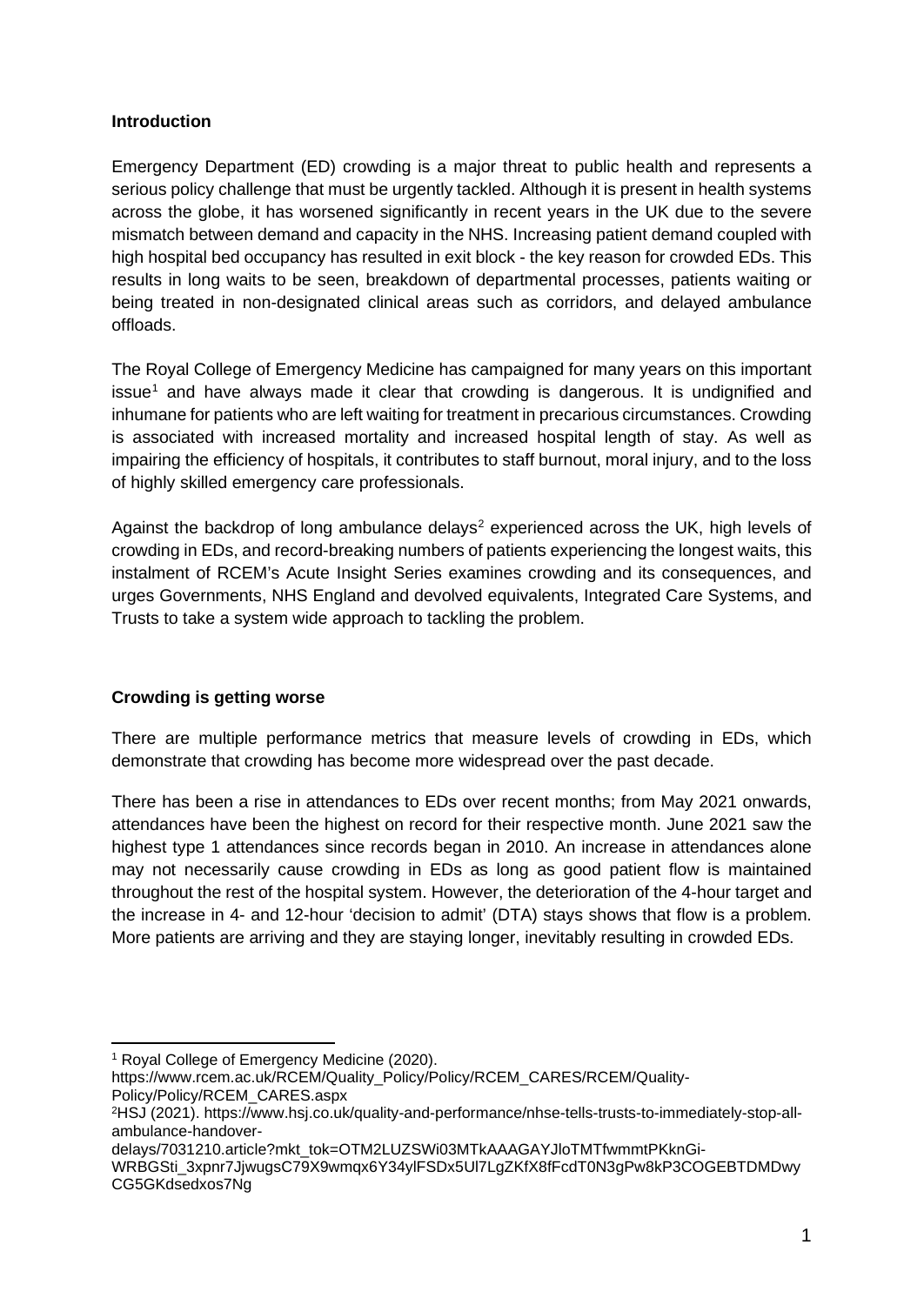

The Relationship Between the 4-Hour Target and 12-Hour Waits

Percentage of Attendances that take more than 4 hours from arrival to admission, transfer, or discharge 12-Hour DTA Waits

September 2021 saw the lowest percentage (64%) of patients admitted, transferred, or discharged within 4 hours in English Type 1 EDs, meaning that a third of patients are staying in the ED for more than 4 hours. Similarly, 4-hour performance has hit record lows in the devolved nations with only 57.9% of patients admitted, transferred or discharged within 4 hours in Welsh Type 1 EDs and 75.4% in Scotland. Moreover, this summer in England, 12 hour DTA waits have been almost the same level as the worst winter figures on record and far surpass the number of waits from previous summers. In September, 4- and 12-hour DTA waits were the highest on record at 104,875 and 5025 respectively, surpassing the figures from winters 2019/20 and 2020/21. This means that 21% of admissions were 4+ hour DTA waits a marked increase compared to the previous two years. These waits are also labelled as 'trolley waits' as they are made up of patients waiting to be admitted to wards, often on trolleys. Waiting on trolleys or in corridors can lead to suboptimal standards of care, putting patients at risk.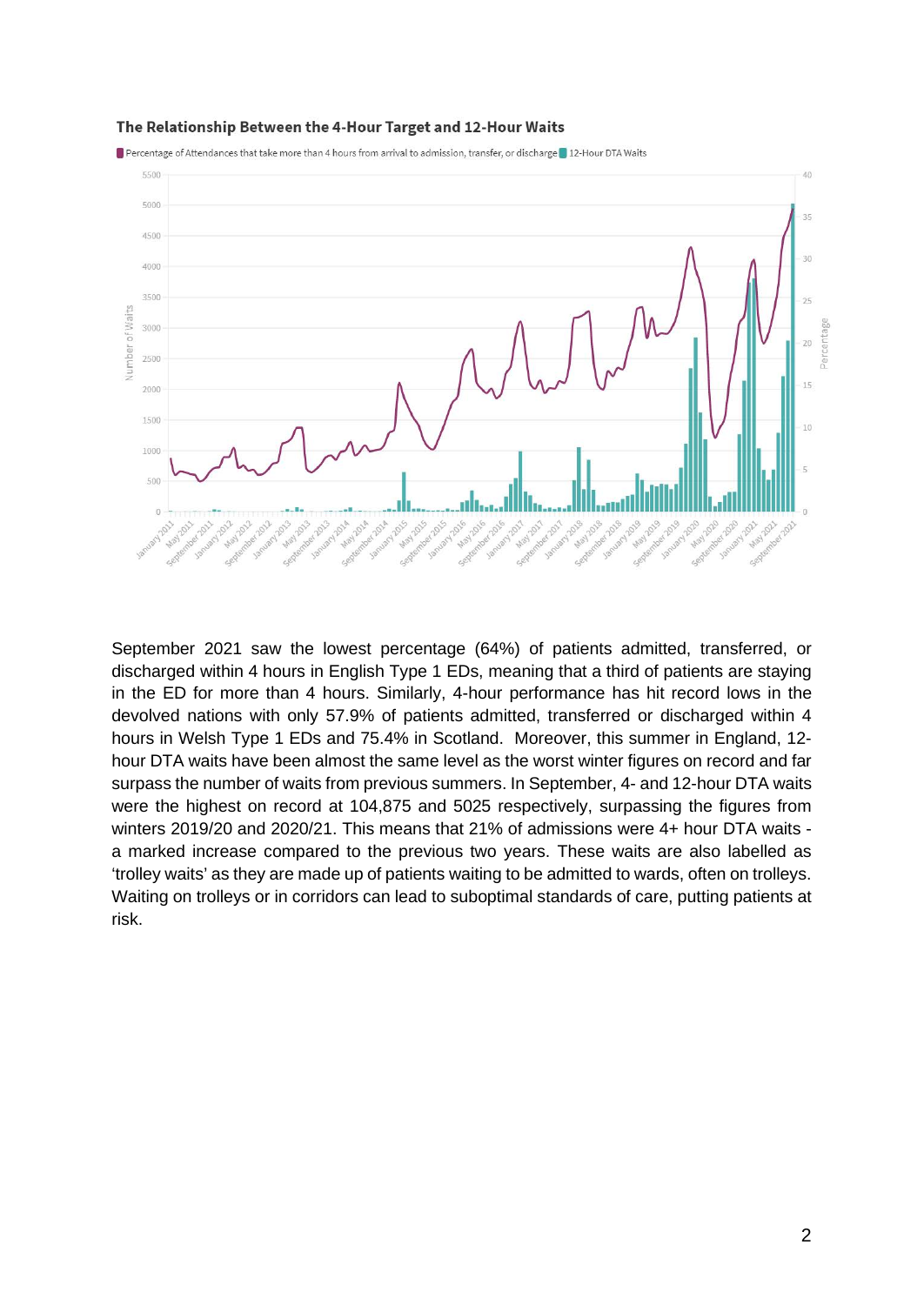

# DTA Waits as a Percentage of Admissions

Whilst the figures for DTA waits are useful in terms of highlighting which part of the hospital system is responsible for crowding in EDs, they are also misleading because they conceal the actual number of patients who are staying in EDs for 12 or more hours from their time of arrival. At present, the 12-hour figure from time of arrival is published yearly in the Hospital Episode Statistics. In our Summer to Recover campaign, we called on the Government to regularly publish the 12-hour data from time of arrival as it highlights the significant flow problems that compromise the safe delivery of emergency care. We know Trusts routinely collect this data it must be published regularly and monthly so we can gain a regular insight into the scale of patients spending such a clinically unnecessary long time in the ED.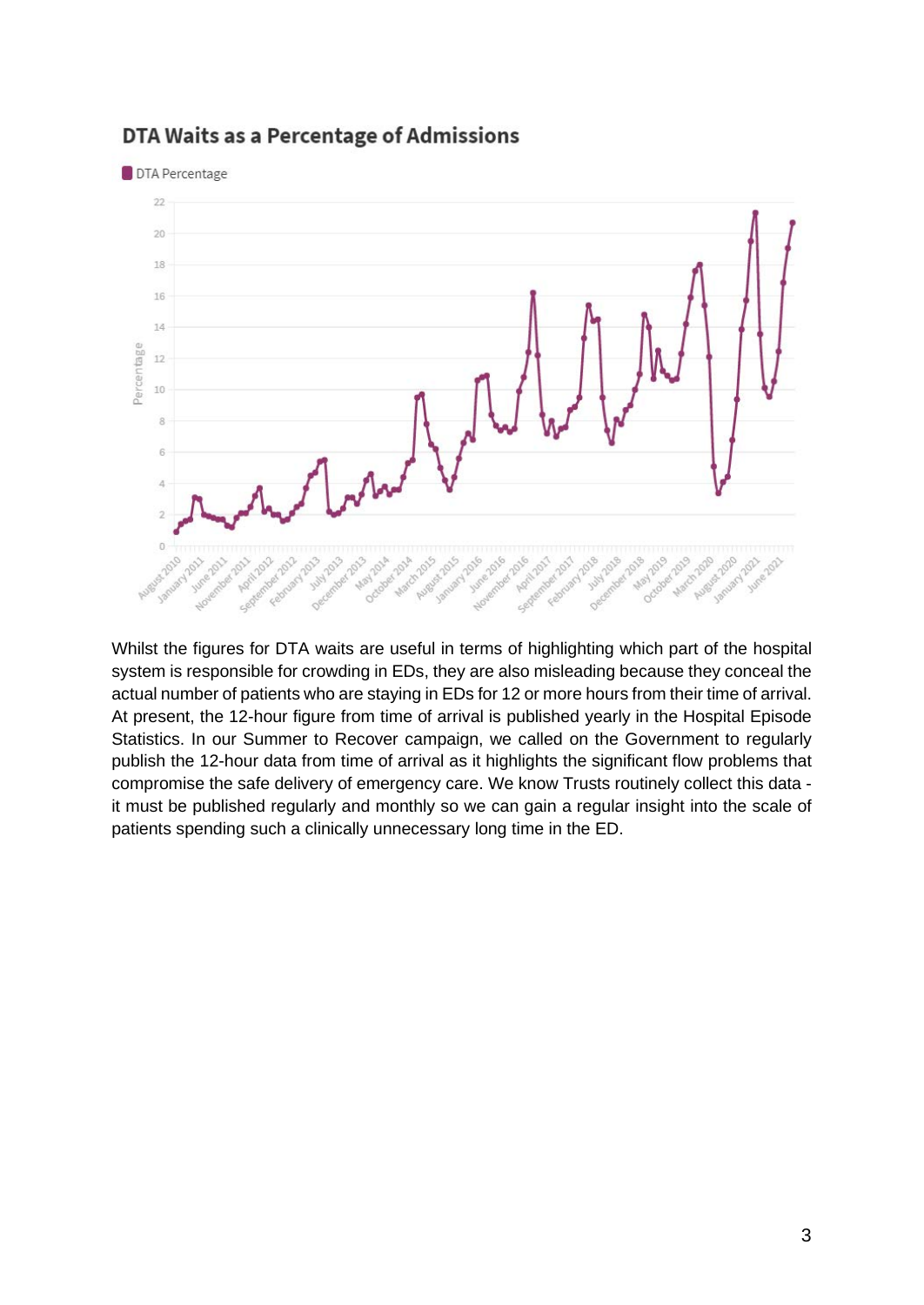

## A Comparison of 12-Hour DTA Waits and 12-Hour Time of Arrival Waits

As the graph shows, 12-hour DTA waits have increased dramatically over the past 8 years, but true 12-hour stays from the time of arrival have increased even more. The drop in 12-hour stays for 2020-21 is due to COVID and the drastic decrease in ED attendances as well as improvements in hospital flow during the first wave of the pandemic. While we do not have the time of arrival figures for 2021-22 yet, the 12-hour DTA waits figure already stands at 12,540, showing that patients are experiencing the longest waits in the ED more frequently than ever.

Ambulance handover times provide another useful insight into the extent of crowding in EDs. As of July 2021, the average median time to initial assessment has been 10 minutes; in other words, roughly half of ambulance arrivals receive an initial assessment within 10 minutes. Although this may not seem like a very long time, this is the highest figure on record; prior to this the median time has fluctuated between 6 and 9 minutes. Moreover, the 95<sup>th</sup> percentile for September 2021 stood at 104 minutes, higher than the waits from winter 2019, implying that ED capacity and crowding are already worse than one of the most difficult winters on record.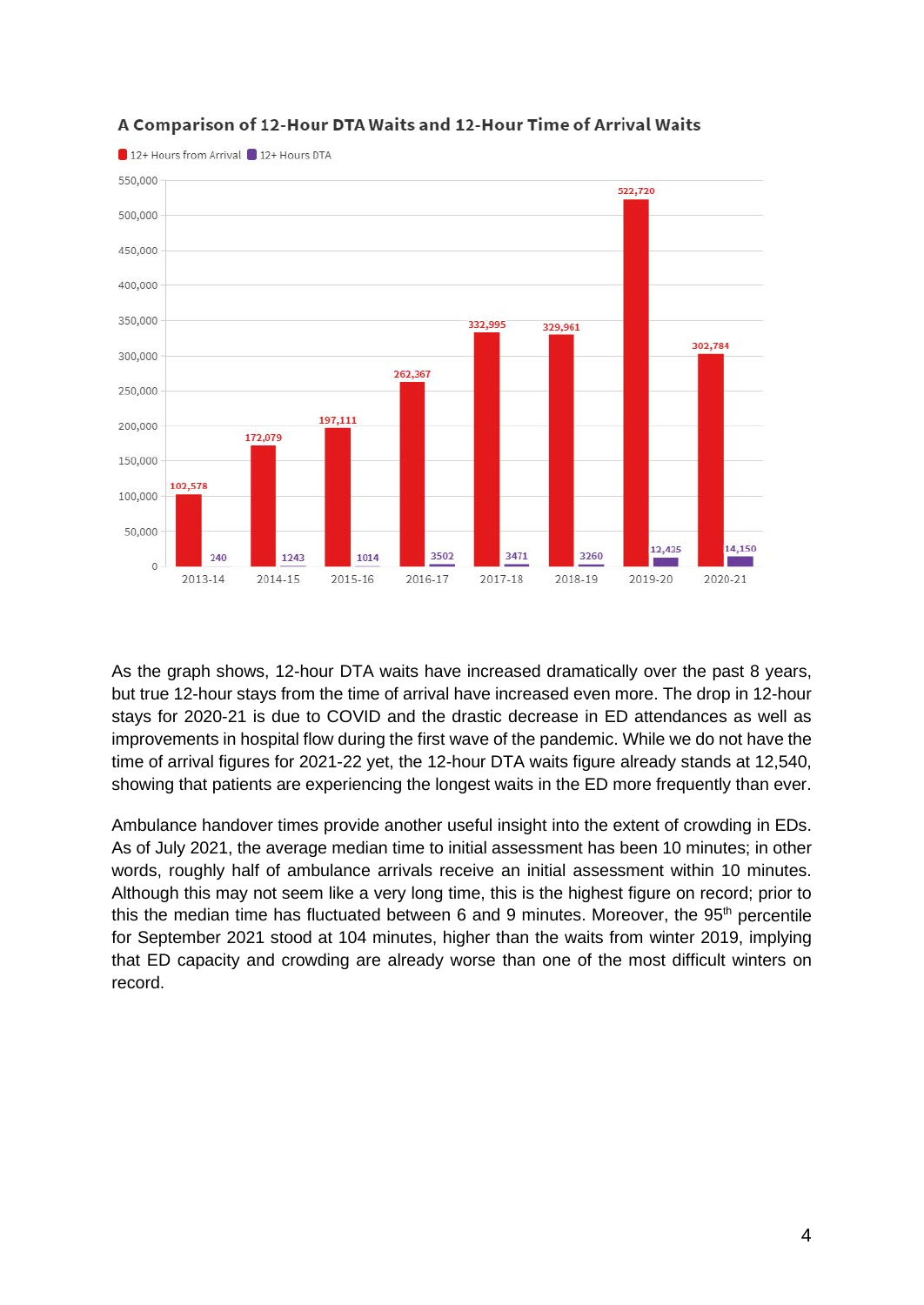

# Time to Initial Assessment for Ambulance Arrivals

Similarly, the median amount of time that patients wait from arrival at an ED to treatment has also increased. In September 2021, the median time to treatment was at an all-time high, at 79 minutes. The time for the 95<sup>th</sup> percentile was also the highest on record during this month at 5.4 hours. Patients waiting longer for treatment is both a consequence of and a contributor towards crowding in EDs. It is a vicious and dangerous cycle whereby crowding causes longer waits to treatment for patients, and consequently these longer waits further contribute to crowding in EDs. This is also a serious safety concern for patients who may initially appear well, but have a serious underlying cause for their presentation.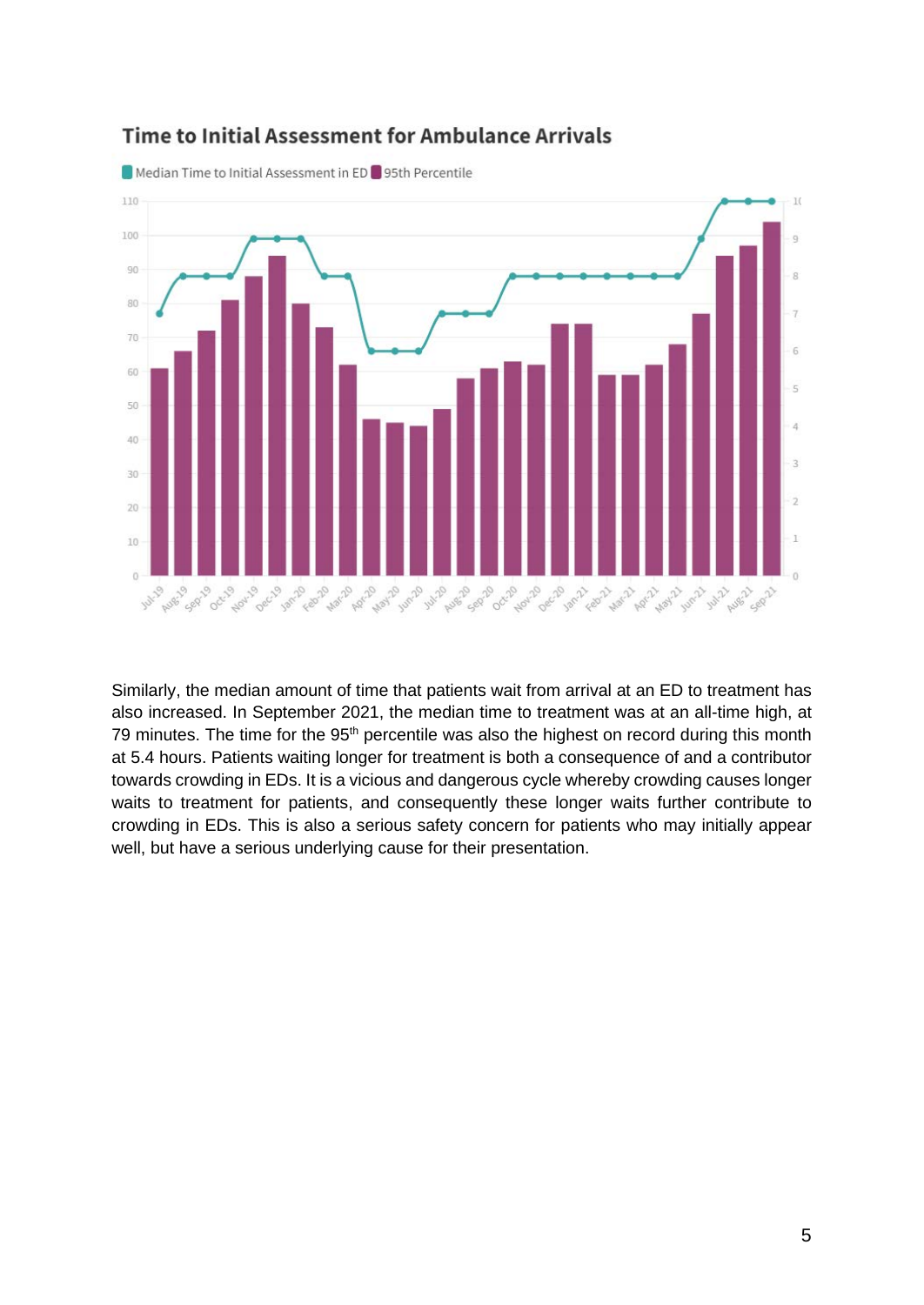## **Time to Treatment**

The total minutes between arrival time and time seen for treatment



Additionally, the total time that patients spend in the ED provides a good indicator of the level of crowding. As of September 2021, the median length of time that all types of patients spent in the ED was 3.1 hours, whilst the 95th centile stood at 11.7 hours. However, when splitting these times according to admitted and non-admitted patients, there is clear divergence. For the non-admitted patient, total time spent in the ED has increased considerably over recent months, with the most recent median figure standing at 2.8 hours and the 95<sup>th</sup> percentile figure at 8.9 hours. It is expected that non-admitted patients will spend less time in the ED than admitted patients, yet these figures are one of the highest on record, implying that there are a greater number of lower acuity patients attending EDs or that there are a greater number of higher acuity patients and therefore lower acuity patients are having to wait longer. Longer length of stay for non-admitted patients results in more crowded EDs. To increase capacity in the Urgent and Emergency Care (UEC) system, progress must be made in ensuring Same Day Emergency Care (SDEC) is available in all hospitals 12 hours a day, seven days a week. SDEC is cost-effective, avoids unnecessary admissions, and benefits both admitted and nonadmitted patients.

Similarly, total time in the ED has increased for admitted patients, although these figures have long been above the recommended figures. In September 2021, the median time spent in an ED was 5.2 hours, and the 95<sup>th</sup> percentile stood at 16.6 hours. According to these figures, it can be assumed that less than half of admitted patients complete their ED pathway within the designated 4-hour standard. Moreover, there is rarely any clinical need for any patient to stay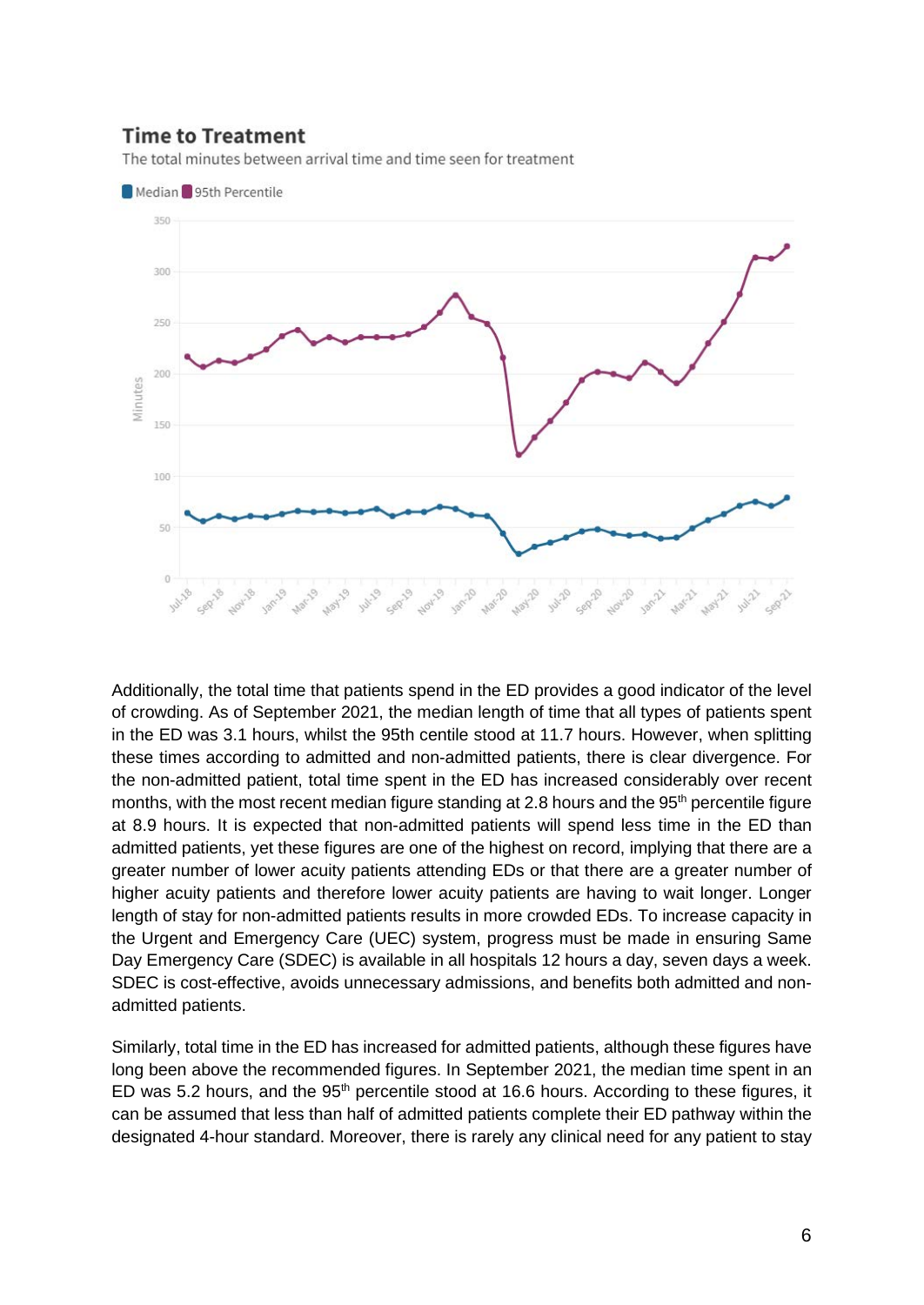in the ED for more than 6 hours<sup>[3](#page-7-0)</sup>, yet a sizable proportion of patients exceed this timeframe. Since there is no clinical need for a patient to be in a department for this long, we can assume that these long stays in the ED are a result of crowding.



## **Median Total Time Patients Spend in EDs**

#### **Crowding causes ambulance handover delays**

When EDs become crowded, they are no longer able to accept patients who arrive by ambulance, and the ambulances containing these patients are forced to wait outside. As the above data has shown, the high occurrence of ambulance handover delays is worsening in the UK.

The current national target for ambulance handovers is 15 minutes, and any waits beyond this are considered to be a delay. As the graph below highlights, the number of ambulance handover delays of over 15 minutes - and particularly over an hour - have increased dramatically over recent months.

<span id="page-7-0"></span><sup>&</sup>lt;sup>3</sup> Getting It Right First Time (2021). Emergency Medicine GIRFT Programme National Specialty Report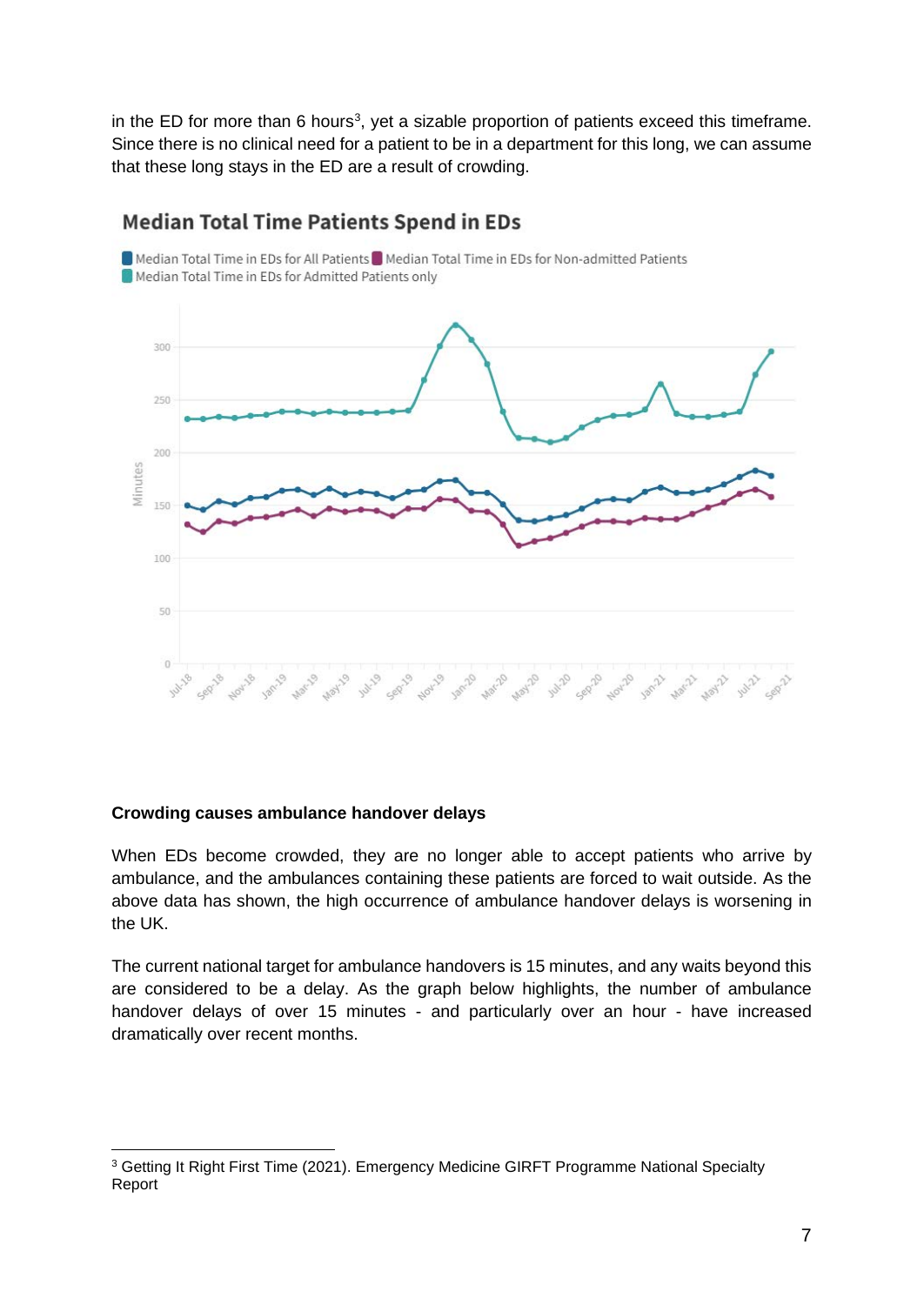#### **Handover Delays**



The detrimental effects that corridor care in EDs can have on patients as a result of crowding is well established, but patients waiting in ambulances are likely to suffer the same harm from their waits as patients receiving care in corridors. Additionally, when ambulances cannot offload patients into the department in a timely manner, they are unable to return to the community where patients may be waiting for emergency care. Two patients are at risk for every ambulance unable to offload: the patient in the ambulance and a further patient waiting for an ambulance. Ambulance handover delays are not only a visible consequence of crowding in EDs but they also contribute to crowding by further delaying care for patients.

RCEM has produced guidance regarding the options available when delayed handovers<sup>[4](#page-8-0)</sup> become a problem for systems. It is important to note that handover delays are not solely an ED issue - but a system-wide problem which requires strategies designed to alleviate exit block. Integrated Care Systems must work collaboratively with providers to improve patient flow within their localities. Trust and Hospital specialties can also play an important role: rapid response and management plans for specialty referrals can minimise unnecessary admission. This will enable us to quickly move patients from ambulances to be managed in safe areas.

#### **Crowding is related to insufficient bed stock**

Crowding is directly related to bed capacity in the hospital system. When there are fewer beds available on wards, it is difficult or even impossible to admit patients. Patients therefore remain in the ED until a bed is available for them. This is known as exit block, whereby an ED is unable to transfer patients to other departments or wards because those departments are not in a position to receive additional patients. This results in patients experiencing delays to their

<span id="page-8-0"></span><sup>4</sup> Royal College of Emergency Medicine (2021).

https://www.rcem.ac.uk/docs/Policy/RCEM\_College\_Paramedics\_Joint%20Statement\_Handover\_Del ays.pdf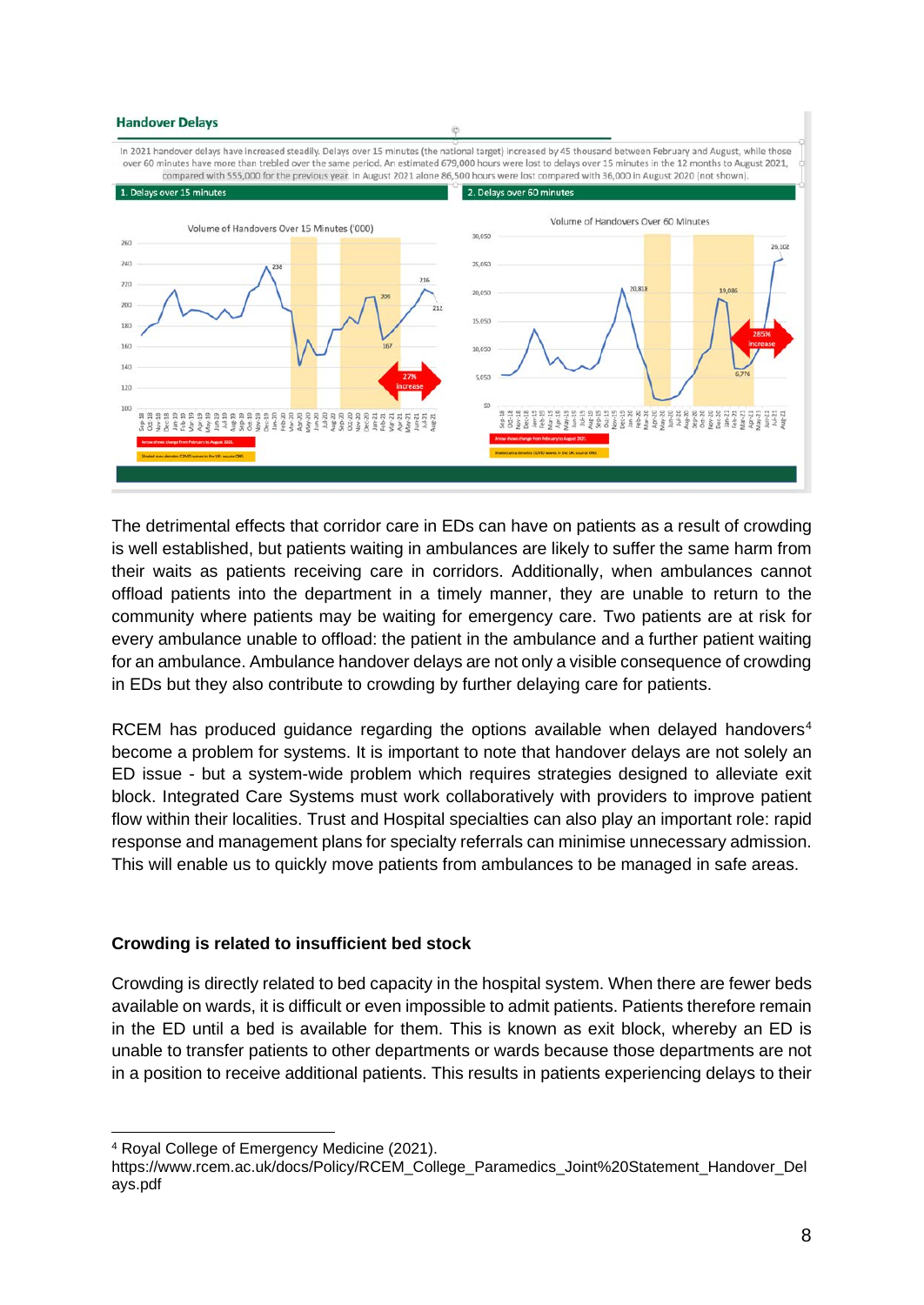treatment and often left waiting on trolleys or receiving care in corridors, which is unsuitable and stressful for both patients and staff.

Bed availability is dependent on a variety of factors, including the number of physical beds, staffing levels in the hospital, and the efficiency of the discharge process. Between Q1 2010/11 and Q1 2021/22, there has been a loss of 13,570 general and acute (G&A) overnight beds across the NHS. While there has been a substantial loss of beds due to infection prevention control (IPC) measures as a result of the pandemic, this can not be solely to blame for the massive decrease. There was a loss of 8374 beds between Q1 2010/11 and Q1 2019/2020.



#### **Bed Availability over the Past Decade**

Furthermore, the UK has one of the lowest number of beds per 1000 inhabitants of all the OECD countries. As of 2020, the UK had only 2.4 beds per 1000 inhabitants. This figure has consistently decreased each year, standing at 2.9 in 2010 and 4.1 in 2000. The lack of physical beds within the UK means that hospitals are less able to handle surges in demand and can become overwhelmed more easily, leading to patients staying in the ED for longer and consequently more crowded departments.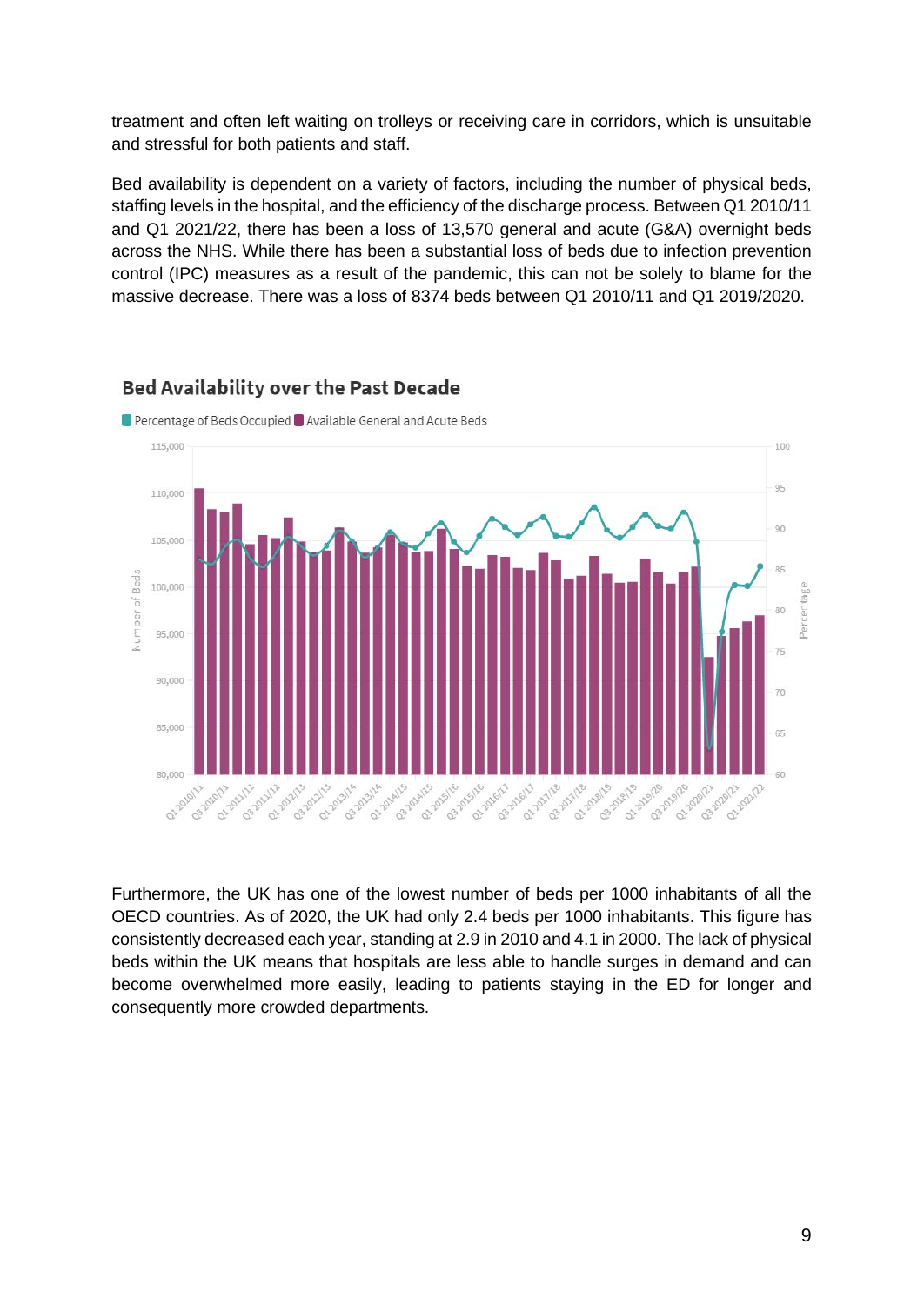

**OECD (2021). Hospital Beds per 1000 Inhabitants.**

Alongside the reduction of beds, bed occupancy rates have risen, highlighting that hospitals have less capacity to meet patient demand. It is recommended that bed occupancy levels remain below 85% to ensure good flow throughout the hospital system. Since current records began in 2010 until the start of the pandemic, quarterly G&A bed occupancy across England had never been below 85%. While bed occupancy levels have been recorded as lower since the pandemic, hospitals have had to reorganise their bed capacity to allow for IPC measures and therefore are experiencing capacity issues at lower levels of bed occupancy. The most recent percentage of 85.4% occupancy for Q1 2021/22 poses a worry for what is to come this winter, as occupancy levels are already creeping past recommended levels whilst IPC measures are still in place. The daily NHS Covid bed data confirms this; as of 19th October 2021, G&A bed capacity stood at 90.9%.

While demand has an effect on the number of hospital beds available, one of the main factors behind exit block and poor flow is inefficient discharge processes. In particular, there is a lack of integration, and funding, between the hospital system and social care sector, which often leads to delayed discharges for many patients. While medically fit to leave, patients may need help to recover in the form of a social care package, which may not be immediately available. This decreases hospital capacity as it means that the hospital bed is unavailable to the next patient. This can also have detrimental effects on the patient waiting to be discharged, as their mental and physical wellbeing may deteriorate further.

As we have argued elsewhere<sup>[5](#page-10-0)</sup>, a lack of adequate hospital beds, coupled with rising emergency demand, could hamper the elective recovery. There are 5.72 million people waiting for treatment, and current estimates $6$  predict the number of patients waiting could climb to 14

<span id="page-10-0"></span><sup>5</sup>Royal College of Emergency Medicine (2021).

https://www.rcem.ac.uk/docs/Policy/210628\_RCEM\_briefing\_on\_hospital\_beds.pdf

<span id="page-10-1"></span><sup>6</sup> Institute for Fiscal Studies (2021). https://ifs.org.uk/publications/15557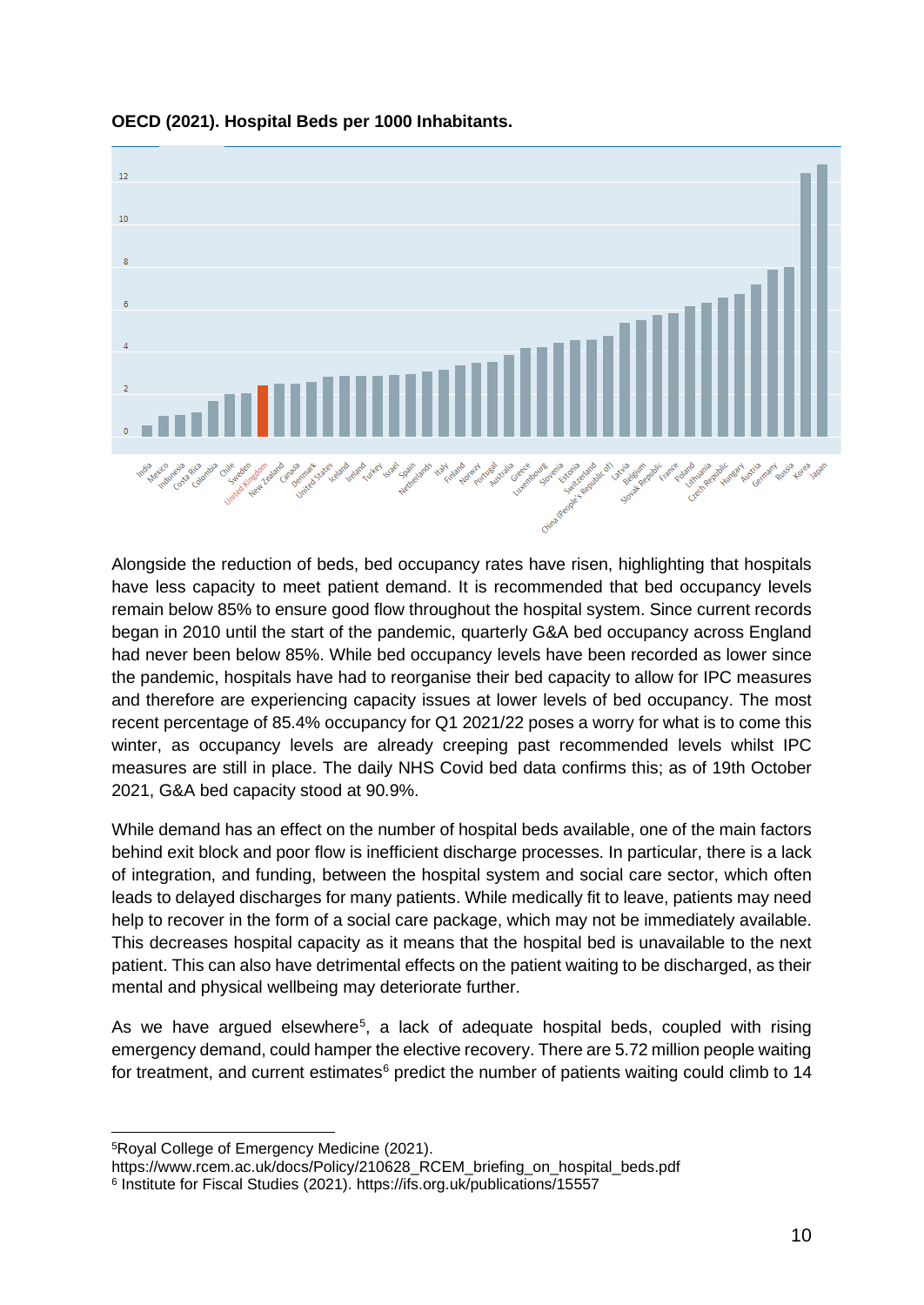million. Studies consistently show that a lack of beds is one of the top reasons for the cancellation of elective surgery<sup>[7](#page-11-0)</sup>.

The Comprehensive Spending Review (2021) allocated £1.5 billion towards improving bed capacity in surgical hubs. Although we welcomed additional investment for expanding capacity, the Review did not provide certainty over the budgets for retaining and recruiting staff. As the Nightingale initiatives proved during the pandemic, we must see an increase in *staffed* bed capacity across the NHS in order to deliver safer care.

The GIRFT Emergency Medicine report highlighted that when hospitals have insufficient numbers of senior staff but higher numbers of available beds, it creates an ED with the worst ratio of doctors to patients as there is little hospital incentive to move patients in a timely fashion as ED space is not 'at a premium'. Therefore, there is not only a need to increase the number of available beds, but also the number of Emergency Medicine staff. In our Retain, Recruit, Recover campaign, we highlighted a shortage of 2000-2500 Whole Time Equivalent Emergency Medicine Consultants across the UK. Governments must act now to address this shortage and achieve safe staffing levels in EDs.

#### **Crowding increases hospital length of stay**

Being admitted from a crowded ED is associated with an increased length of stay in hospital. The Morley review<sup>[8](#page-11-1)</sup> has identified five studies that examined the association between crowding and increased inpatient length of stay and all five found an association between the two. For example, in the US, patients admitted on days with higher crowding had a 0.8% increase in their hospital length of stay<sup>[9](#page-11-2)</sup> and [Derose et al](https://pubmed.ncbi.nlm.nih.gov/24926707/) identified that a 14 hour wait to be admitted increased inpatient length of stay by a further six hours<sup>10</sup>. While this increased length of stay may not seem substantial, this compounds exit block and creates a vicious cycle of crowding.

The length of an unscheduled inpatient stay is a good measure of hospital efficiency, and as the below graph shows, the UK performs broadly the same in comparison to other OECD nations. This puts the UK in a difficult position: it has lower bed levels than other countries, but patients stay in those beds for roughly the same amount of time. This means that there is more pressure on hospitals as the bed stock is less likely to keep up with levels of demand.

<span id="page-11-0"></span><sup>7</sup> Royal College of Surgeons of England (2006).

https://publishing.rcseng.ac.uk/doi/pdf/10.1308/147363506X78082

<span id="page-11-1"></span><sup>8</sup> Morley et al (2018). Emergency department crowding: A systematic review of causes,

consequences and solutions. https://pubmed.ncbi.nlm.nih.gov/30161242/

<span id="page-11-2"></span><sup>9</sup> Sun et al (2013). Effect of Emergency Department Crowding on Outcomes of Admitted Patients. https://www.annemergmed.com/article/S0196-0644(12)01699-X/fulltext

<span id="page-11-3"></span><sup>10</sup>Derose et al (2014). Emergency department crowding predicts admission length-of-stay but not mortality in a large health system. https://pubmed.ncbi.nlm.nih.gov/24926707/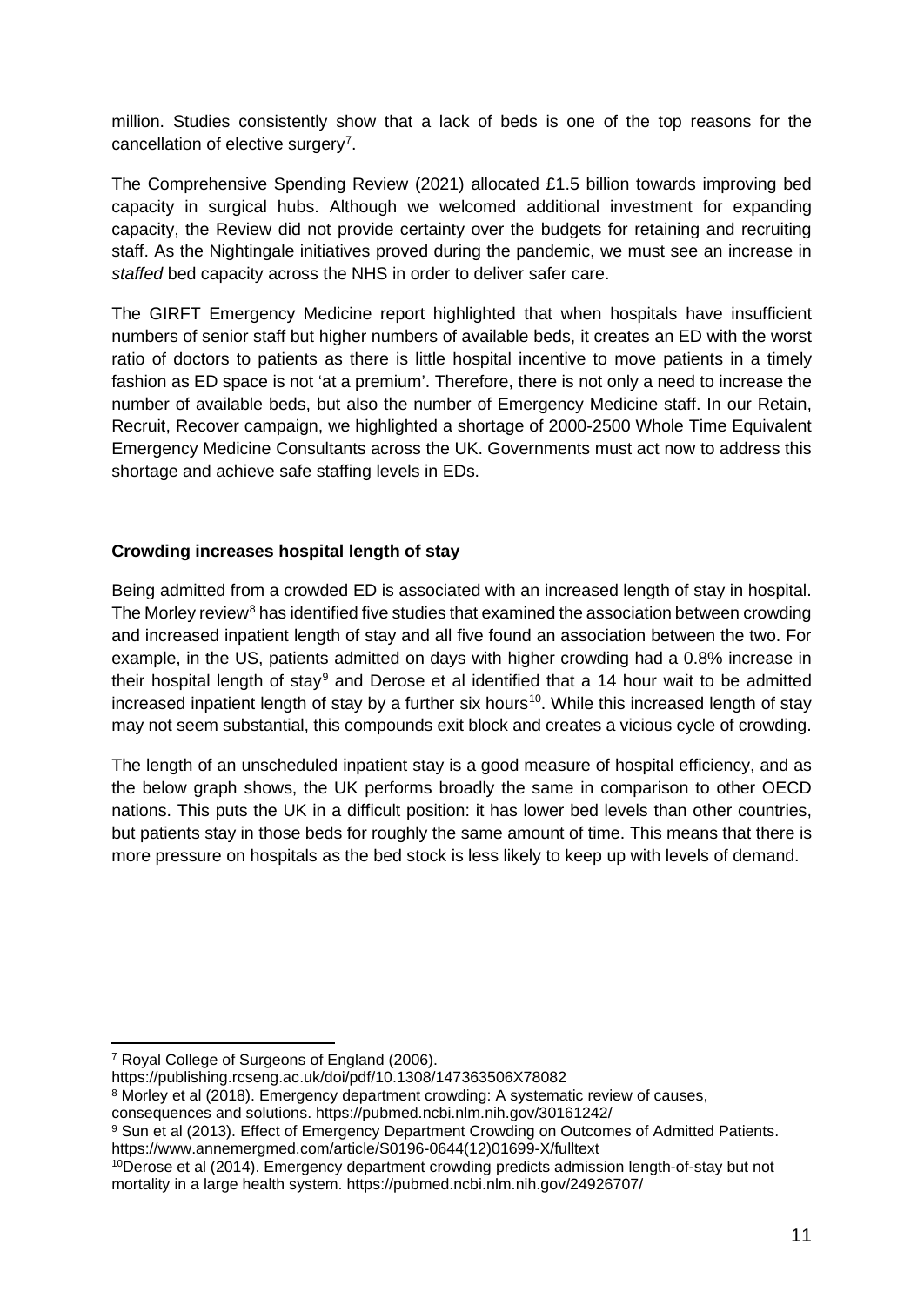

**OECD (2019). Length of Hospital Stay**

In recent months, alongside an increase in crowding, the number of hospital beds occupied by people who are medically ready to be discharged has been steadily growing. The most recent figures show that levels are worse than winter 2020<sup>[11](#page-12-0)</sup>. It is estimated that around 1 in 5 hospital beds are occupied by long-stay patients. The increasing number of long-stay patients in hospital wards highlights how flow, demand, and capacity within hospitals are dependent on the entire healthcare system. RCEM has long advocated for significant investment into community and social care in order to ensure patients are discharged safely and promptly when their medical care is complete.

<span id="page-12-0"></span><sup>11</sup> HSJ (2021). https://www.hsj.co.uk/commissioning/sustained-rise-in-long-stay-patients-stuck-inhospital-leaked-figures-reveal/7030675.article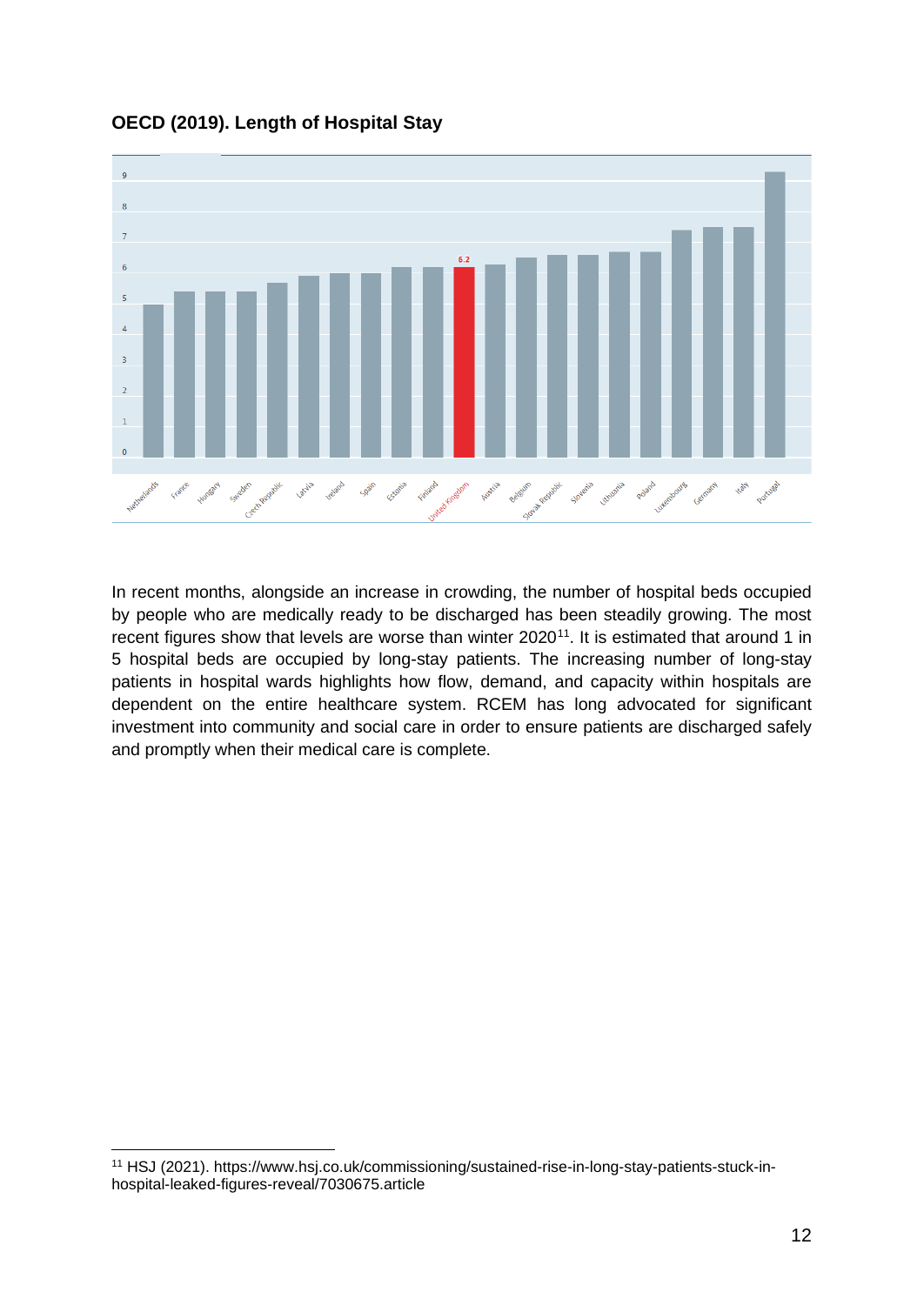

Source: HSJ (2021).

The 'Discharge to Assess' models have proven helpful during the pandemic by freeing up beds in hospitals and reducing unnecessary long stays, but the recent increase in hospital stays shows that an expansion and greater investment in this service is needed. Timely discharges are essential to maintaining good flow in hospitals and reducing crowding.

#### Additional days and reasons to continue to reside: LOS 14+

Number of additional days in total that patients with LoS 14+ days have spent in hospital since the discharge decision was made



Source: HSJ (2021).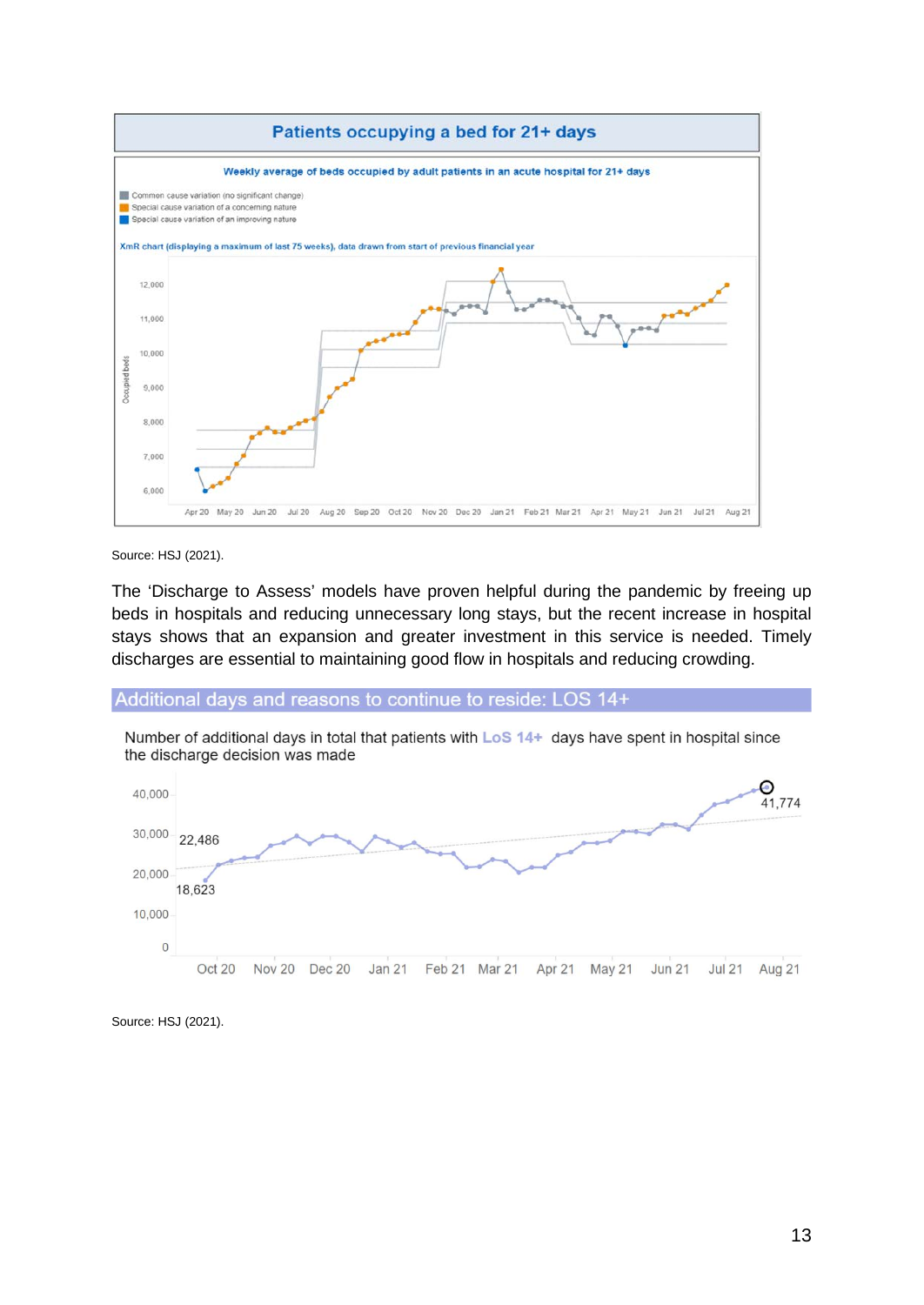#### **Crowding as a cause of medical error**

Emergency Medicine has recently become the one of the leading sources of litigation claims in the NHS, responsible for 11% of NHS liabilities. The annual cost of litigation is equivalent to 14% of the running costs of Emergency Medicine and it is estimated that nearly £20 per attendance is spent on the consequences of litigation.

In 2019/20, Emergency Medicine accounted for 8% of clinical negligence claims, equating to over £382 million. It is uncertain how much crowding contributes to litigation, as medical error has many interdependent causes and legal processes rarely consider crowding. However, it is likely that the delay and dilution of medical care will contribute to avoidable error. Overworked clinical staff are more likely to make mistakes. Our recent RCEM workforce survey found that 73% of Emergency Medicine physicians felt that workforce pressures had impacted patient safety in their department before the pandemic<sup>12</sup>. Identifying serious illnesses has previously been described as finding a needle in a haystack and if the haystack becomes bigger, then the needles become progressively harder to identify.

## **Crowding causes poor staff experience**

ED staff working in crowded conditions experience a number of ill effects. As described above, crowding may increase the risk of significant adverse events, errors, complaints and litigation - which come with associated negative effects on staff. Additionally, crowding increases the likelihood of violence and aggression towards staff. Unfortunately, recent media reports reveal that [this has increased considerably in recent months](https://www.aomrc.org.uk/statements/abuse-of-health-and-care-staff-joint-statement/) $13$ .

Paramedics and Emergency Medical Technicians are also harmed by crowding. Waiting with a sick patient in an ambulance outside an ED is demoralising, especially if they are aware of long waits for further ambulance calls. If the patient is infectious with COVID or Influenza, this exposes the ambulance staff to an avoidable risk of nosocomial infection<sup>14</sup>. Crowding, therefore, not only affects workers' abilities to do their job effectively but it can also have a serious impact on their mental and physical health.

The distress and moral injury<sup>15</sup> of frontline staff are becoming increasingly recognised. A BMA survey<sup>[16](#page-14-4)</sup> found that 81% of respondents who were Emergency Medicine doctors had experienced moral distress<sup>[17](#page-14-5)</sup> prior to the pandemic, compared to a cross speciality average of

<span id="page-14-0"></span><sup>12</sup> Royal College of Emergency Medicine (2021). Retain, Recruit, Recover: our call for action to improve the urgent & emergency care system.

<span id="page-14-1"></span><sup>13</sup>Academy of Medical Royal Colleges (2021). https://www.aomrc.org.uk/statements/abuse-of-healthand-care-staff-joint-statement/

<span id="page-14-2"></span><sup>14</sup> Molvik, Danielsen et al (2021). SARS-CoV-2 in health and care staff in Norway, 2020. https://tidsskriftet.no/en/2021/02/originalartikkel/sars-cov-2-health-and-care-staff-norway-2020

<span id="page-14-3"></span><sup>15</sup> Moral injury can arise where sustained moral distress leads to impaired function or longer-term psychological harm.

<span id="page-14-4"></span><sup>&</sup>lt;sup>16</sup> British Medical Association (2021). **bma-moral-distress-injury-survey-report-june-2021.pdf** 

<span id="page-14-5"></span><sup>&</sup>lt;sup>17</sup> Moral distress refers to psychological unease generated where professionals identify an ethically correct action to take but are constrained in their ability to take that action.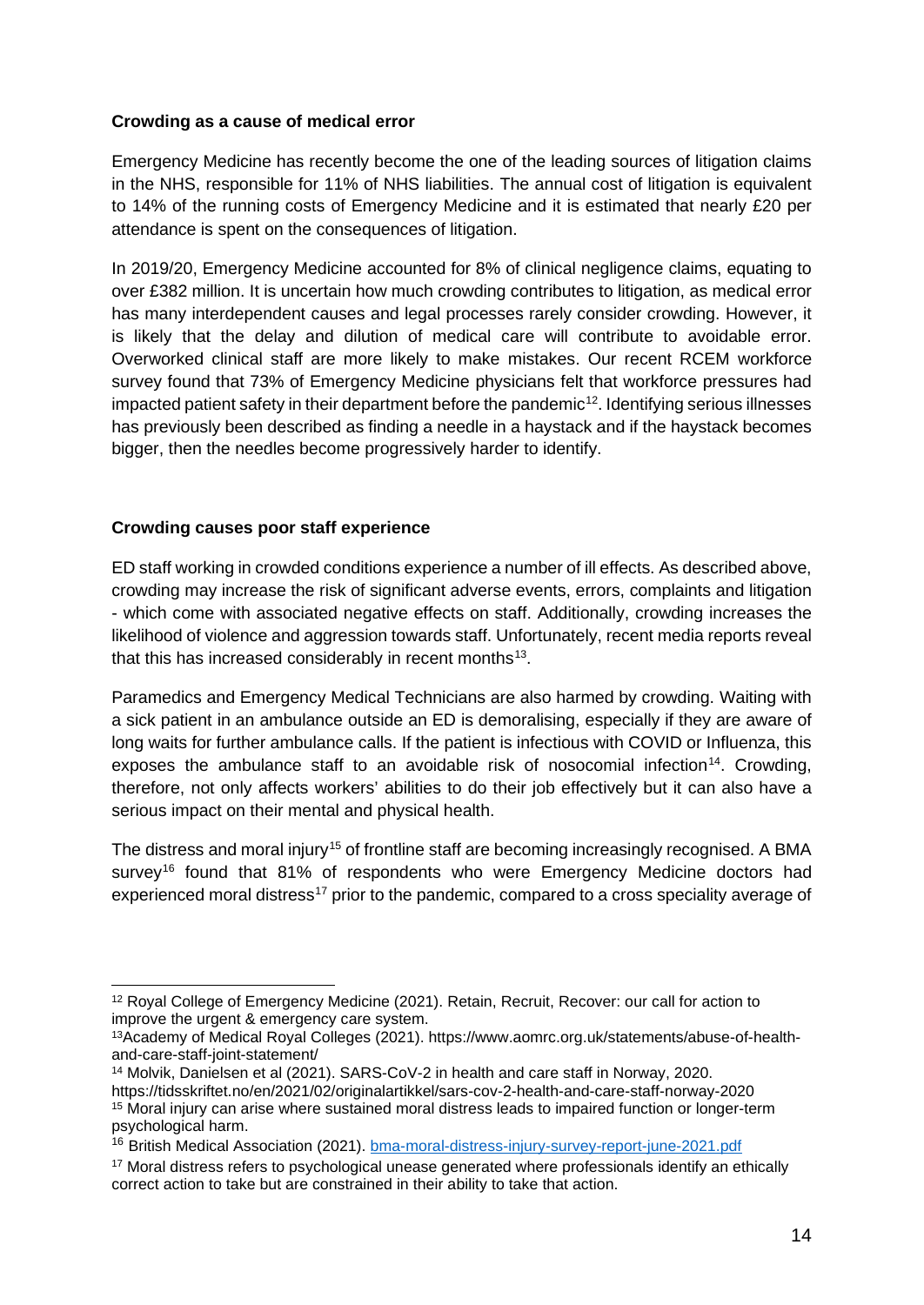59.6%. Levels of burnout<sup>[18](#page-15-0)</sup> are consistently reported to be higher amongst Emergency Medicine physicians than amongst other groups of medical staff<sup>[19](#page-15-1)</sup>. This is likely to lead to increased attrition rates, for instance through mental and physical illness, voluntarily changing career, retiring early, less than full time working, or the adoption of portfolio careers. A BMA survey found that 6 out of 10 consultants intend to retire before the age of 60, whilst RCEM's Retain, Recruit, Recover report found that in the next two years, half of respondents are considering reducing their working hours, while just over a quarter are considering taking a career break or sabbatical. When asked what prompted them to make this decision, 32% selected workload pressures and 35% selected burnout. While these clinicians are only considering changing their working patterns, attrition of this nature contributes to shortages of highly skilled staff and a vicious cycle can develop as the remaining staff suffer from increased stress and hence a greater chance of burnout.



#### **In the next six years are you considering:**

RCEM's Retain, Recruit, Recover report explored what could be done to improve wellbeing at work. Responses overwhelmingly pertained to fixing operational issues, such as increasing the number of staffed beds, improving flow, and eliminating exit block, all of which link to crowding. Fixing these issues would allow for patients to receive a better standard of care and it would also contribute towards solving the staffing problem by retaining our current workforce. Capacity within hospitals and EDs need to be increased in order to meet demand, both in terms of physical space and in terms of staff. Recruitment will support retention by relieving the unnecessary burdens placed on our current workforce and letting them focus on what they do best: caring for patients.

<span id="page-15-0"></span><sup>&</sup>lt;sup>18</sup> Physician burnout is a long-term stress reaction characterized by depersonalization, cynical or negative attitudes toward patients, emotional exhaustion, a feeling of decreased personal achievement and a lack of empathy for patients

<span id="page-15-1"></span><sup>19</sup> Australian College of Emergency Medicine (2020). https://acem.org.au/getmedia/c0fefa82-cc88- 4ae7-9338-e17dfac16b3b/The-Health-of-Emergency-Physicians-and-its-Impact-on-Patient-Care?fbclid=IwAR0d\_jxnM\_04BBwvJJoO8es6DL4HHPJ6uoRUIjejDp6TcOnWTZi9y\_I67Us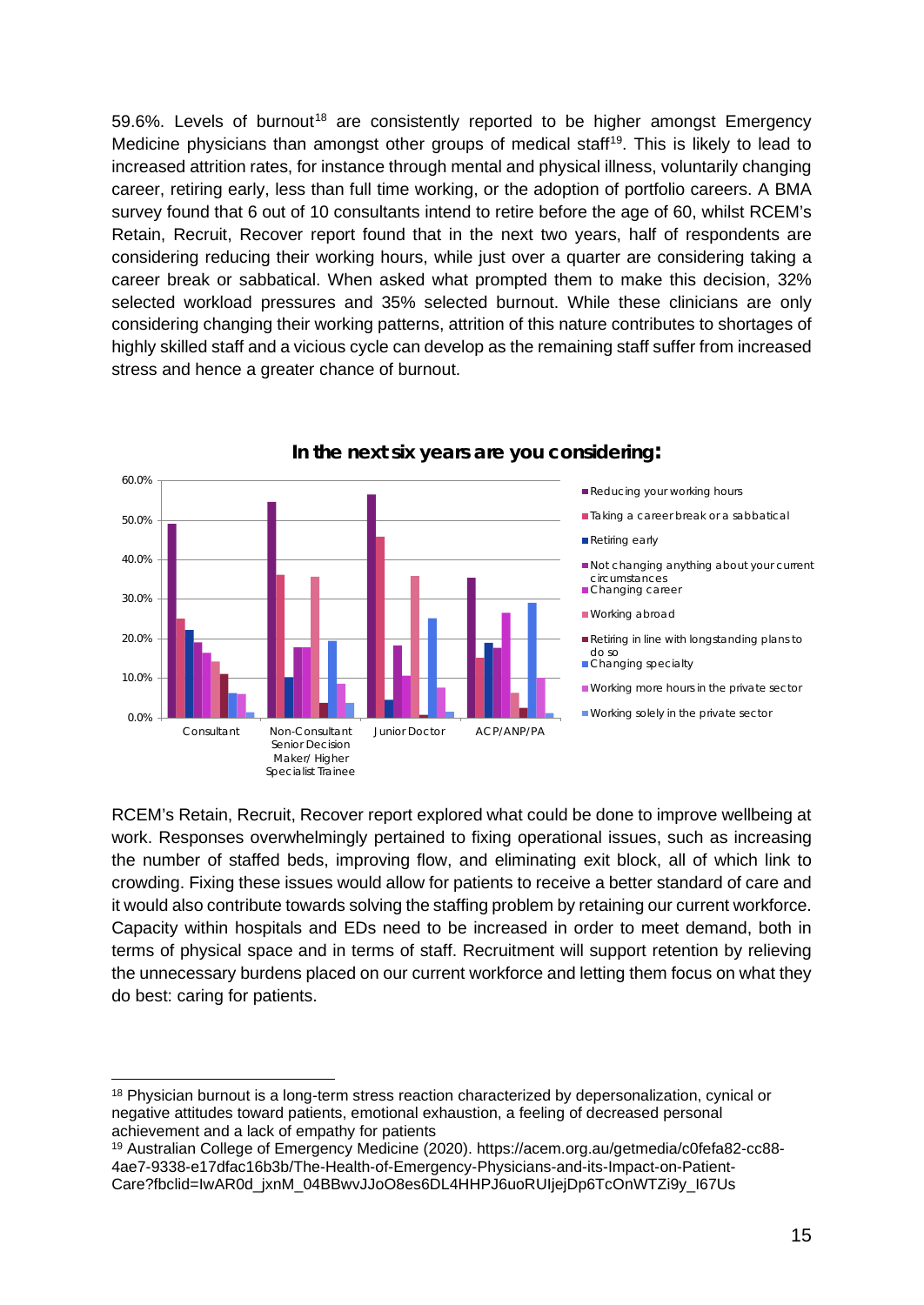#### **Crowding is associated with increased mortality**

RCEM has long argued that crowding is dangerous for patients. Several primary research studies and systematic reviews have examined the link between ED crowding and subsequent death. Crowded EDs delay and dilute the quality of care, and while this may not have an immediate effect on the patient, it increases a patient's risk of death after they have left the ED. ,

Morley et al recently identified 40 studies describing adverse consequences of crowding, where six studies showed an association between crowding and mortality<sup>[20](#page-16-0)</sup>. Further US evidence shows that when a new hospital is opened nearby, overall ED occupancy drops by 10% and there is an associated 24% drop in in-hospital mortality<sup>21</sup>. Hence, when there is less demand in EDs and there is less crowding, there is a lower risk of mortality.

The GIRFT report identified an association between ED length of stay and inpatient mortality data in England, which persists after adjustment for potential confounders including age, acuity, and arrival method. As the table below shows, the Standardised Mortality Ratio (SMR) increases the longer a patient stays in the ED, standing at 1.16 for patients that stay in the ED for 8-12 hours. This means that there only need to be 67 patients waiting for this length of time for one of them to come to avoidable harm.

| <b>Hours</b><br>in the ED | <b>SMR</b> | Percentage<br>change in<br>the SMR | 95% lower<br>confidence limit<br>for the SMR | 95% upper<br>confidence limit<br>for the SMR | <b>Adjusted</b><br>absolute<br>mortality rate | Number needed<br>to harm (30-day<br>mortality) |
|---------------------------|------------|------------------------------------|----------------------------------------------|----------------------------------------------|-----------------------------------------------|------------------------------------------------|
| Up to 4 hours             | 0.94       | $-6%$                              | 0.92                                         | 0.95                                         | 8.5%                                          | $-175$                                         |
| $4 - 6$ hours             | 1.06       | 6%                                 | 1.04                                         | 1.08                                         | 9.5%                                          | 192                                            |
| $6 - 8$ hours             | 1.14       | 14%                                | 1.11                                         | 1.18                                         | 10.3%                                         | 77                                             |
| $8 - 12$ hours            | 1.16       | 16%                                | 1.12                                         | 1.21                                         | 10.4%                                         | 67                                             |

Table 30: ED delay-related mortality

Data source: HES and ONS 2016 - 2018<sup>(a)</sup>

By applying this mortality data, we can estimate the amount of excess inpatient deaths that occur due to crowding. In 2021 so far, of those who waited 8-12 hours in an ED, there have been 303 excess deaths in Scotland and 709 excess deaths in Wales<sup>22</sup>. In England and Northern Ireland, if we assume that the harm suffered between eight to twelve hours continues in patients who stay longer than 12 hours, then 4519 excess deaths occurred in England and 566 excess deaths occurred in Northern Ireland in 2020-21. This may be an underestimate, as stays longer than 12 hours would be expected to confer a greater risk of death. These

<span id="page-16-0"></span><sup>20</sup> Morley et al (2018). Emergency department crowding: A systematic review of causes,

consequences and solutions. https://pubmed.ncbi.nlm.nih.gov/30161242/

<span id="page-16-1"></span><sup>21</sup> Woodworth (2020). Swamped: Emergency Department Crowding and Patient Mortality.

https://www.sciencedirect.com/science/article/abs/pii/S0167629618311676?via%3Dihub

<span id="page-16-2"></span> $22$  Excess deaths in Scotland and Wales between January and September 2021. The reporting in Northern Ireland does not allow us to present this analysis but is likely to be consistent with population numbers.